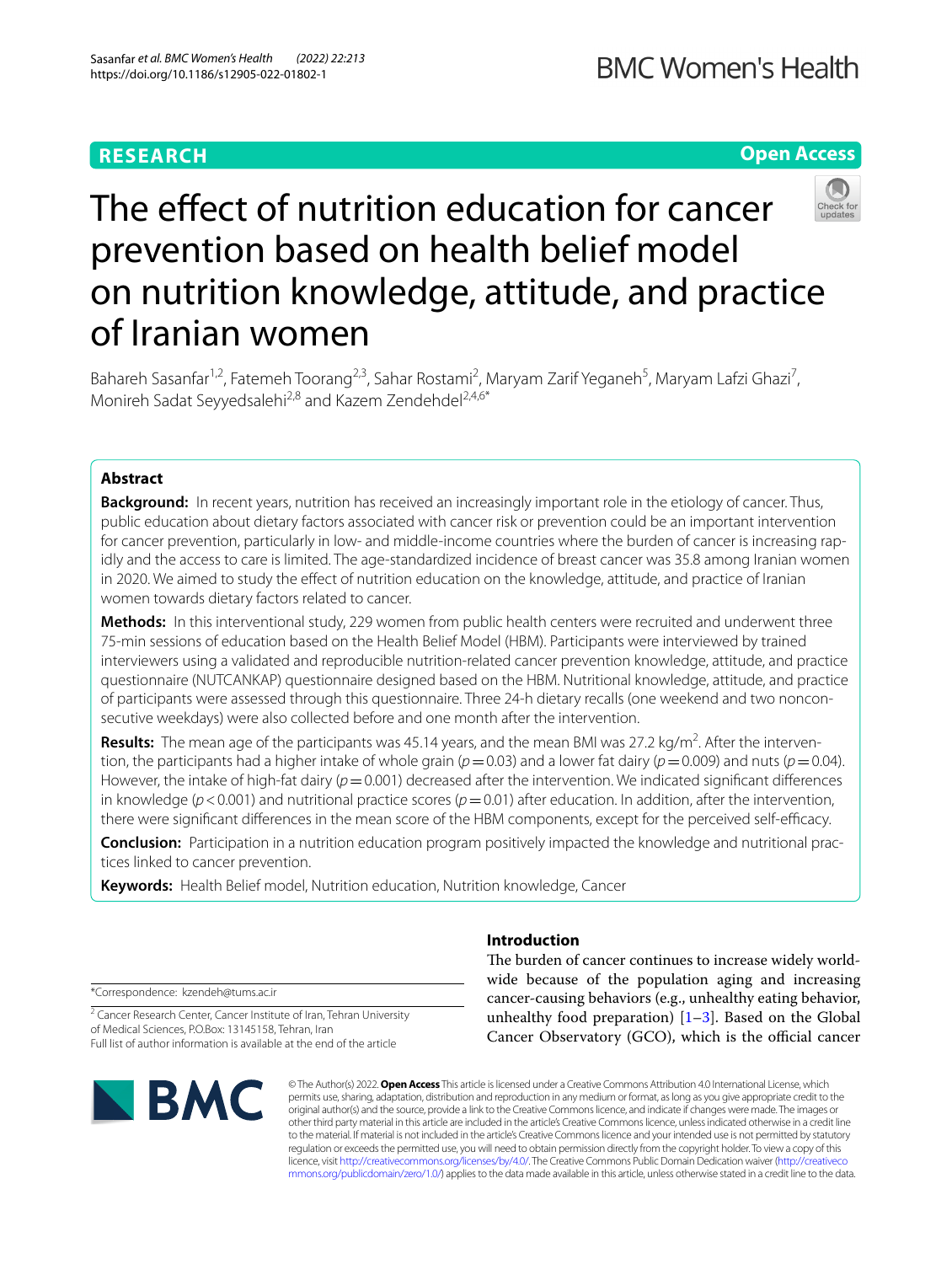statistics of the International Agency for Research on Cancer (IARC), 29.5 million new cancer cases will be diagnosed worldwide in 2040 [[2](#page-7-2)].

Primary prevention, including changing lifestyle and environmental interventions, has been illustrated as a key cancer control strategy for reducing this burden [\[4](#page-7-3)]. Previous research suggests that a combination of physical activity, having a healthy body weight, and a healthy diet could prevent one-third of cancers [[5,](#page-7-4) [6](#page-7-5)]. Diet is a modifable risk factor that can infuence the risk of cancer. Several studies have investigated the relationship between dietary components, including fruit and vegetable, meat and processed meat, fber intake, and the risk of cancer  $[7-9]$  $[7-9]$ . These studies illustrated that higher consumption of red and processed meat might increase breast cancer risk. However, adherence to a prudent dietary pattern containing high fruits, vegetables, and fbers might decrease breast cancer risk [\[10](#page-7-8)]. Furthermore, greater levels of nutrition knowledge have been linked to higher health literacy, better management of chronic diseases, and lower health costs [[11\]](#page-7-9). Changin of attitude and practice has increasingly been used in nutrition education to improve intervention efficacy. Nutrition education programs could help to increase nutrition knowledge and improve dietary behaviors which may reduce the incidence of many chronic diseases including, cancer, diabetes, and cardiovascular disease [\[12](#page-7-10)]. Sullivan et al. illustrated that a nutrition education program strengthened nutrition-related cancer prevention attitudes among low-income African American women [[13\]](#page-7-11). Another study assessed the effects of education on dietary behavior and showed that education plans based on HBM could change nutritional beliefs and behaviors for colorectal cancer prevention  $[14]$  $[14]$ . Regarding dietary intake behavior, an ecologic study and a meta-analysis of prospective studies found a positive relation between habitual salt intake and risk of gastric cancer [\[15](#page-7-13), [16\]](#page-7-14).

The Health Belief Model (HBM) is one of the most recommended models in the feld of nutrition education programs  $[17]$ . This model describes the risks of unhealthy behaviour and the related and understands their susceptibility to adverse outcomes of their feelings and can be used as motivation to reduce risks  $[18]$  $[18]$ . This model includes fve components: perceived susceptibility (i.e., the level in which a person knows his sensitiveness about a disease), perceived severity (i.e., the perceptions of the person about the severity of the disease), perceived benefts (i.e., the person's understanding about the advantages of the preventive behavior), perceived barriers (i.e., each healthy behavior and practice may encounter some barriers and problems), and performance guides (i.e., stimulations, which facilitate decision-making) [[19](#page-7-17)[–21](#page-7-18)]. Some studies have stated the benefts of using this model in different health education programs  $[22, 23]$  $[22, 23]$  $[22, 23]$ . The use of the HBM is appropriate for myriad preventive health behaviors among both men and women; mainly, it has been a directive to researchers studying women's health issues [\[24\]](#page-7-21). In addition, nutrition researchers have frequently applied the HBM in cancer prevention education.

To our knowledge, there are limited studies about the efect of nutrition education on knowledge, attitude and practice for cancer prevention in Middle-Eastern countries. Therefore, we designed a prospective study in Iran to: (1) Assess the efect of nutrition education based on the HBM on the nutritional knowledge, attitude, and practice (KAP); (2) Recognize perceived barriers to the adherence of eating behaviors related to cancer prevention; (3) Change in nutritional behavior including food choice and methods of food processing that are associated with cancer prevention.

#### **Subjects and methods**

There were 229 participants who were visiting public health centers. We invited the women to participate in the study through fyers, posters, and introduction of this study on social media. We conducted an interventional study and used a one-group pretest–posttest design, through convenience sampling in 2017–2018, to evaluate the impact of nutrition education on the knowledge, attitude, and practice of women referring to the public health centers of Tehran University of Medical Science, located in Iran. The participating women were interviewed by trained interviewers using a validated and reproducible the nutrition-related cancer prevention knowledge, attitude and practice 36 questionnaire (NUTCANKAP) [\[25](#page-7-22)]. A 24-h dietary recall was conducted by phone on three diferent days, including two non-consecutive weekdays and a weekend before and one month after the intervention for all participants. The NUTCANKAP questionnaire was designed based on the HBM and consisted of three sections: A. knowledge (10 questions), B. attitude (27 questions; including 11 questions on perceived susceptibility, four questions on perceived severity, four questions on perceived benefts, four questions on perceived selfefficacy, and four questions on perceived barriers), and C. practice (16 questions). Correct answers in the knowledge section were given a score of 1. Incorrect answers, don't know-answers, and blanks were assigned a score of zero. The total raw scores of knowledge ranged from 0 to 10. The attitude section was evaluated by a Likert scale ranging from 1 as least desirable to 5 as most desirable, or vice versa. In the items related to the practice domain, correct food choices received a score of 1, and incorrect or blank responses were regarded as zero (Table [1\)](#page-2-0). We calculated intakes of energy and all consumed foods through three recalls and then converted them to grams by a program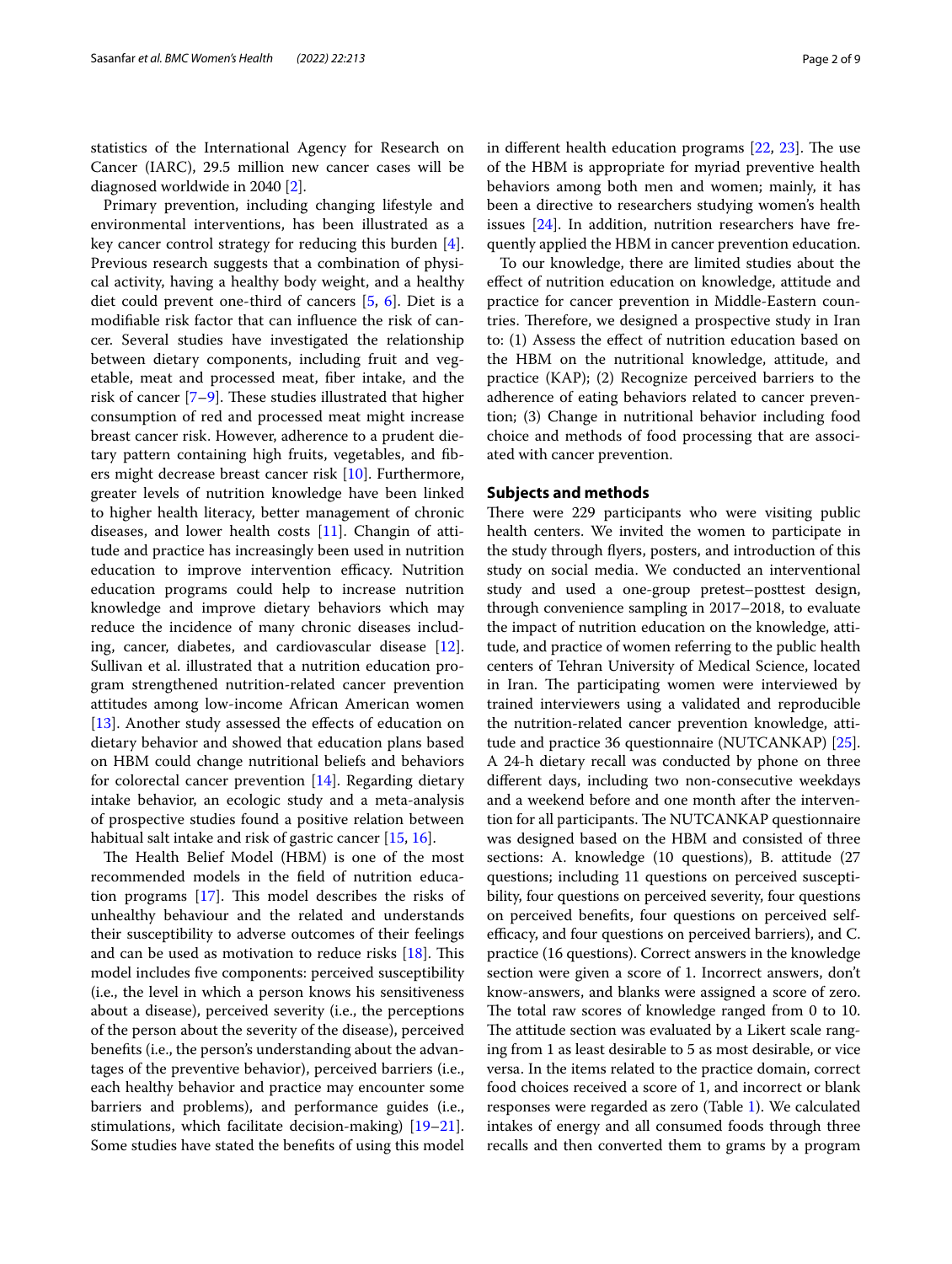| Domain/constituent                                                                                                                                          |              | No. of item Example question                                                                                                                                                                                                                                                                                                   | Scoring                                                                                                                     |
|-------------------------------------------------------------------------------------------------------------------------------------------------------------|--------------|--------------------------------------------------------------------------------------------------------------------------------------------------------------------------------------------------------------------------------------------------------------------------------------------------------------------------------|-----------------------------------------------------------------------------------------------------------------------------|
| Knowledge of cancer risk factors                                                                                                                            | 10           | Less intake of fried food can help to cancer prevention<br>Higher intake of salt was associated with a risk of cancer                                                                                                                                                                                                          | $1 =$ Correct answer<br>$0 =$ Incorrect or don't know-answer                                                                |
| Attitude towards cancer prevention<br>Perceived susceptibility<br>Perceived severity<br>Perceived benefits<br>Perceived self-efficacy<br>Perceived barriers | 27<br>4<br>4 | Method and time of food storage is important in cancer<br>prevention<br>Treatment cost are high for cancer<br>Sufficient vitamin D status may helps to cancer prevention<br>I can consumption moldy food after removing the mold from<br>suface of food and heating it<br>Flatulence from beans is a barrier to consuming them | $5 =$ Strong agree<br>$4 = \text{A}$ gree<br>$3 =$ Don't know<br>$2 = Disagree$<br>1 = Strongly disagree<br>(or vice versa) |
| Practice for cancer prevention                                                                                                                              | 16           | I choose fruit juice rather than cola for beverage<br>I choose boiling process rather than frying for food prepara-<br>tion                                                                                                                                                                                                    | $1 =$ Correct food choices<br>$0 =$ Incorrect or blank responses                                                            |

<span id="page-2-0"></span>

|  | <b>Table 1</b> Summary of item content and scoring of the NUTCANKAP questionnaire |  |
|--|-----------------------------------------------------------------------------------|--|
|  |                                                                                   |  |

made by the authors in Microsoft Access. The nutrient composition of consumed foods was determined based on the USDA food composition database modifed for Iranian foods. Participants who met the inclusion criteria were literate women aged 19–70 who had an available phone number for follow-up. Exclusion criteria included not being interested in continuing the study or being on dietary restrictions. Written informed consent was obtained from each participant.

After flling out the questionnaire, the educational program was performed in three 75-min sessions. Subjects were also given a book on cancer prevention through healthy nutrition. The educational program was designed based on the components of the HBM and pretest results was conducted through live lectures, collaborative question-answering methods, group discussions, and visual education materials such as slide shows. In the frst session, the health educator informed them about cancer, potential risk factors, obesity and cancer, and healthy and unhealthy foods concerning cancer, through presentation slides. In the second session, the health educators held group discussions about the topics of previous session, types of cooking methods, and cooking dish. The educators also tried to promote attitude toward behavior in the participants. Information on food nutrition labels and the fve food groups based on the food pyramid for reforming nutritional behavior was discussed in the third session [[26\]](#page-8-0). In addition, a woman who had lost her frstor second-degree relative (s) due to cancer was invited to talk about the severity of the consequences of the disease. All procedures involving human subjects/patients were approved by the Research Ethics Committee of Tehran University of Medical Science (code: 28,614).

Finally, data were analyzed by STATA version 14 (State Corp., College Station, TX). The chi-square test and t-test were used for qualitative and continuous variables, respectively. Multivariable logistic regression was used to estimate the association between KAP scores and age,

educational and socioeconomic status. Age and socioeconomic were controlled as covariates.

## **Results**

The mean age of the participants was 45.14 years (standard deviation = 10.16, range from 20 to 70), and the mean BMI was  $27.2 \text{ kg/m}^2$ . The majority of subjects were overweight (37.33%) and had a diploma (65.28%). Table [2](#page-2-1) shows the association between KAP scores and age, educational, and socioeconomic status before the

<span id="page-2-1"></span>

| Table 2 The association of studied KAP scores before the |  |  |  |  |
|----------------------------------------------------------|--|--|--|--|
| intervention between age, educational and socioeconomic  |  |  |  |  |
| groups                                                   |  |  |  |  |

|                              | Knowledge            | <b>Attitude</b>     | <b>Practice</b>     |
|------------------------------|----------------------|---------------------|---------------------|
| Age <sup>1</sup>             | OR (CI)              | OR (CI)             | OR (CI)             |
| $20 - 41$                    | Reference            | Reference           | Reference           |
| $42 - 50$                    | $0.56(0.27 - 1.16)$  | 1.42 (0.69-2.92)    | $1.07(0.52 - 2.18)$ |
| $51 - 69$                    | $0.86(0.41 - 1.81)$  | $1.46(0.70 - 3.05)$ | $1.84(0.87 - 3.90)$ |
| <sup>†</sup> P for trend     | 0.48                 | 0.33                | 0.13                |
| Educational<br>status $^2$   |                      |                     |                     |
| Primary                      | Reference            | Reference           | Reference           |
| Diploma                      | $3.98(1.21 - 13.10)$ | $1.50(0.52 - 4.30)$ | $2.49(0.85 - 7.29)$ |
| University                   | 5.49 (1.47-20.39)    | $1.14(0.33 - 3.35)$ | 3.67 (1.09-12.37)   |
| <sup>†</sup> P for trend     | 0.01                 | 0.79                | 0.04                |
| Socioeconomic<br>status $^2$ |                      |                     |                     |
| l ow                         | Reference            | Reference           | Reference           |
| Medium                       | 1.84 (0.87-3.90)     | $1.33(0.63 - 2.81)$ | $1.22(0.58 - 2.56)$ |
| High                         | $1.07(0.51 - 2.21)$  | $0.80(0.39 - 1.66)$ | $1.11(0.53 - 2.31)$ |
| <sup>†</sup> P for trend     | 0.76                 | 0.52                | 0.73                |

Signifcant *P* value (< 0.05) was bolded

<sup>1</sup> adjusted for Socioeconomic status

2 adjusted for age

†Obtained from logistic regression. OR has been computed by considering subjects over medium scores as one and lower medium scores as zero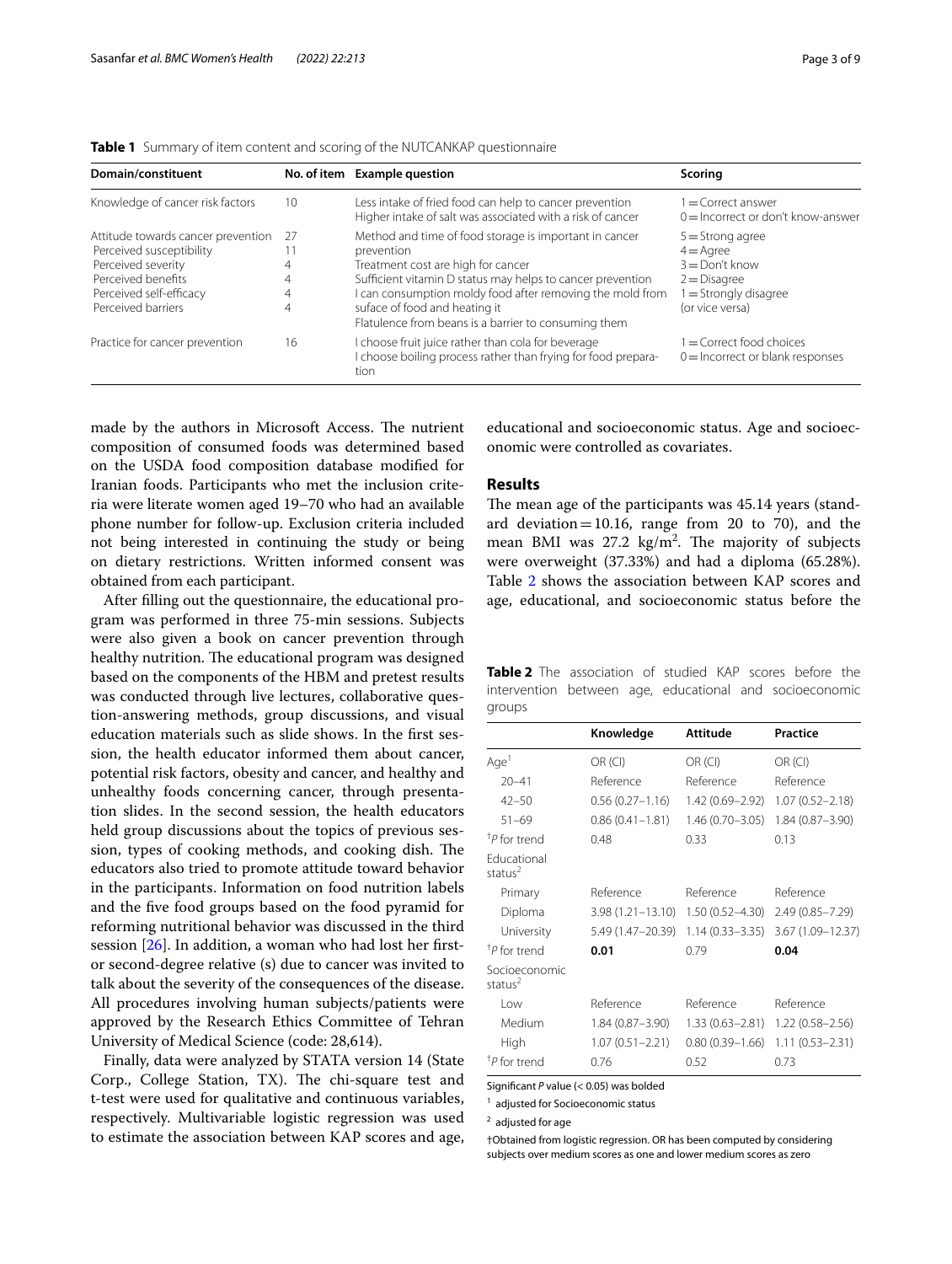intervention. Women with university education had higher knowledge  $(p=0.01)$  and nutritional practice  $(p=0.04)$  scores than those with primary education. However, no signifcant diferences were observed across age and socioeconomic groups. After the intervention, women reduced intake of carbohydrate  $(p=0.008)$ , total protein ( $p=0.03$ ), animal protein ( $p=0.05$ ), vegetable fat ( $p=0.01$ ), saturated fatty acid ( $p=0.0002$ ), monounsaturated fatty acid ( $p=0.04$ ), Cobalamin ( $p=0.01$ ), Iron  $(p=0.01)$ , and Selenium ( $p=0.006$ ) (Table [3\)](#page-3-0). In addition, after the intervention subjects had higher intake of whole grain ( $p=0.03$ ), low fat dairy ( $p=0.009$ ), and nuts ( $p=0.04$ ). However, the intake of high-fat dairy  $(p=0.001)$  decreased (Table [4\)](#page-4-0) after education. Comparisons of the scores of knowledge, attitude (perceived susceptibility, perceived severity, perceived benefits, perceived barriers, and perceived self-efficacy) and nutritional practice, before and after the education are presented in Table [5.](#page-4-1) We indicated signifcant diferences in knowledge  $(p<0.001)$  and nutritional practice scores ( $p$ <0.001) following education. Moreover, after the intervention, there were signifcant diferences in attitude ( $p < 0.001$ ). Therefore, the mean score of knowledge, attitude and nutritional practice signifcantly increased after the intervention. We found a signifcant association between the improvements of attitude score after the intervention ( $P_{trend}$ =0.04) and the level of education (Table  $6$ ). The association was also significant for the specifc question of knowledge about BMI and the level of education (OR=6.27; 95% CI=1.72–22.7,  $P_{trend}$ =0.001) and socioeconomic status (OR=0.39; 95% CI=0.18– 0.83,  $P_{trend} = 0.01$ ). In addition, we found a significant association between sing food labels and the level of education (OR = 6.07; 95% CI = 1.71–21.5,  $P_{trend}$  = 0.006).

Comparison of the scores obtained from question 17 of nutritional practice before and after the intervention is shown as a sample in Table [7](#page-5-1).

## **Discussion**

This study is the first study that used the HBM in nutrition education for cancer prevention in Iran. We concluded that the application of the HBM in nutrition

<span id="page-3-0"></span>**Table 3** Comparison of macro- and micronutrient intake before and after the intervention

|                                  | <b>Before intervention</b> | <b>After intervention</b> | p-value |
|----------------------------------|----------------------------|---------------------------|---------|
| Energy (kcal)                    | $2200.5 \pm 62.0$          | $2117.7 \pm 60.0$         | 0.11    |
| Carbohydrate (q/d)               | $295.29 \pm 52.59$         | $282.72 \pm 46.54$        | 0.008   |
| Total protein (g/d)              | $66.37 \pm 15.52$          | $62.80 \pm 21.87$         | 0.03    |
| Animal protein (g/d)             | 35.27 ± 24.87              | $31.35 \pm 18.13$         | 0.05    |
| Vegetable protein (g/d)          | $37.98 \pm 8.60$           | $37.85 \pm 8.80$          | 0.44    |
| Total fat (q/d)                  | $60.22 \pm 21.04$          | $59.22 \pm 21.14$         | 0.32    |
| Animal fat (q/d)                 | $27.09 \pm 14.03$          | $25.33 \pm 14.99$         | 0.13    |
| Vegetable fat (g/d)              | $40.09 \pm 21.97$          | 35.37 ± 19.80             | 0.01    |
| Saturated fatty acid (g/d)       | $20.38 \pm 9.06$           | $17.15 \pm 10.34$         | 0.0002  |
| Monounsaturated fatty acid (g/d) | $19.95 \pm 8.03$           | $18.56 \pm 7.63$          | 0.04    |
| Polyunsaturated fatty acid (q/d) | $16.62 \pm 12.27$          | $16.61 \pm 11.10$         | 0.49    |
| Cholesterol (mg)                 | $160.00 \pm 116.38$        | $156.07 \pm 86.83$        | 0.36    |
| Fiber (g/d)                      | $20.26 \pm 10.88$          | $19.90 \pm 7.17$          | 0.32    |
| Vitamin C                        | $159.84 \pm 131.67$        | 154.82 ± 100.66           | 0.32    |
| Vitamin A (µq)                   | $855.33 \pm 792.55$        | $839.79 \pm 589.52$       | 0.40    |
| Thiamin (mg)                     | $1.60 \pm 0.35$            | $1.55 \pm 0.36$           | 0.10    |
| Riboflavin (mg)                  | $1.35 \pm 0.49$            | $1.30 \pm 0.48$           | 0.09    |
| Niacin (mg)                      | $17.62 \pm 27.32$          | $15.84 \pm 33.83$         | 0.30    |
| Pyridoxin (mg)                   | $1.43 \pm 0.49$            | $1.36 \pm 0.46$           | 0.06    |
| Cobalamin (µq)                   | $1.22 \pm 2.59$            | $0.21 \pm 3.66$           | 0.001   |
| Folate $(\mu q)$                 | $279.78 \pm 10.63$         | $282.61 \pm 11.15$        | 0.58    |
| Iron $(mq)$                      | $20.42 \pm 9.38$           | $18.78 \pm 7.69$          | 0.01    |
| Calcium (mg)                     | 899.70 ± 342.19            | $865.14 \pm 347.28$       | 0.09    |
| Zinc (mg)                        | $7.59 \pm 3.02$            | $7.27 \pm 1.73$           | 0.11    |
| Selenium (µg)                    | $80.48 \pm 3.10$           | $77.67 \pm 3.02$          | 0.006   |

Signifcant *P* value (< 0.05) was bolded

Values are mean (SD)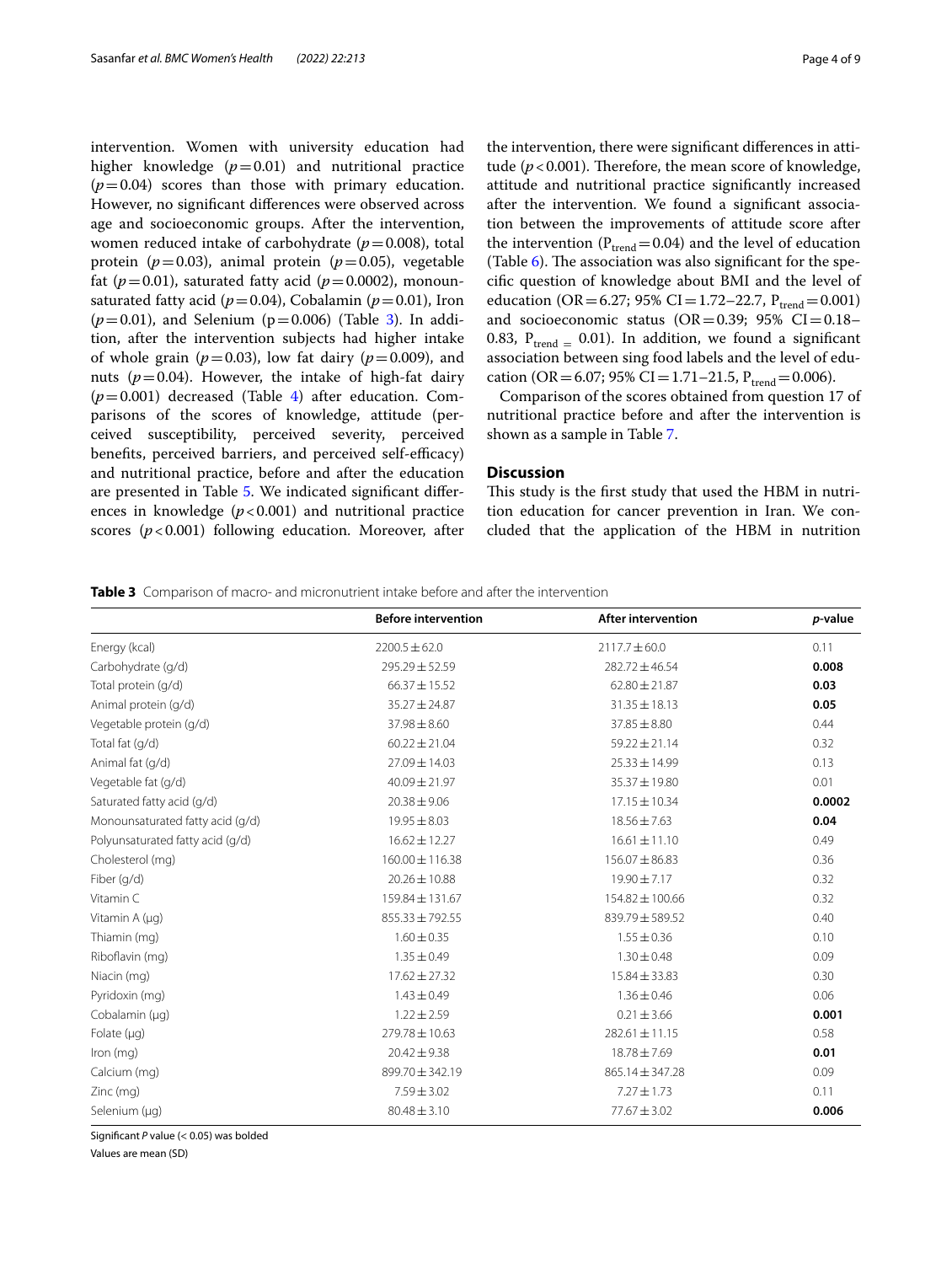| Food group                    | <b>Before intervention</b> | <b>After intervention</b> | p-value |
|-------------------------------|----------------------------|---------------------------|---------|
| Wholegrain                    | $24.92 \pm 64.49$          | $37.17 \pm 59.27$         | 0.03    |
| Refined grain                 | $217.57 \pm 114.63$        | 231.02 ± 131.52           | 0.14    |
| Low-fat dairy                 | $136.27 \pm 152.25$        | $166.68 \pm 146.31$       | 0.009   |
| Medium fat dairy              | $27.78 \pm 80.76$          | $30.32 \pm 71.53$         | 0.37    |
| High-fat dairy                | 135.37 ± 191.41            | $83.37 \pm 150.66$        | 0.001   |
| Meat                          | 70.117 ± 108.27            | $65.78 \pm 73.18$         | 0.33    |
| Processed meat                | $10.77 \pm 39.30$          | $7.91 \pm 31.82$          | 0.22    |
| Fish                          | $8.05 \pm 21.57$           | $10.49 \pm 29.40$         | 0.16    |
| Vegetables                    | 318.32 ± 189.65            | $313.12 \pm 229.15$       | 0.40    |
| Fruits                        | $522.79 \pm 297.39$        | $560.79 \pm 275.61$       | 0.07    |
| Fruit juice                   | $34.27 \pm 86.58$          | $30.90 \pm 67.18$         | 0.33    |
| Beans                         | $36.06 \pm 50.87$          | $32.40 \pm 54.27$         | 0.27    |
| Sweat and desserts            | $15.65 \pm 54.38$          | $16.67 \pm 42.22$         | 0.42    |
| Hydrogenated fat              | $4.14 \pm 17.39$           | $4.33 \pm 9.54$           | 0.45    |
| Animal fat                    | $3.78 \pm 8.17$            | $4.67 \pm 11.70$          | 0.18    |
| Olive and other vegetable oil | $5.20 \pm 17.72$           | $5.31 \pm 12.37$          | 0.47    |
| Egg                           | $9.82 \pm 27.61$           | $9.09 \pm 27.08$          | 0.40    |
| <b>Nuts</b>                   | $4.27 \pm 23.44$           | $8.95 \pm 28.71$          | 0.04    |

#### <span id="page-4-0"></span>**Table 4** Comparison of food group intake before and after the intervention

Signifcant *P* value (< 0.05) was bolded

Values are mean (SD)

<span id="page-4-1"></span>

| Variable                 | <b>Before intervention</b> | After intervention |                        |         |  |
|--------------------------|----------------------------|--------------------|------------------------|---------|--|
|                          | Mean $(\pm$ SD)            | Mean $(\pm SD)$    | Differences $(\pm$ SD) |         |  |
| Knowledget               | 33.83 (10.05)              | 41.12 (7.32)       | 8.14(9.29)             | < 0.001 |  |
| Attitude <sup>+</sup>    | 62.22 (18.45)              | 71.82 (19.23)      | 9.59(20.9)             | < 0.001 |  |
| Perceived susceptibility | 44.71 (5.13)               | 45.96 (4.60)       | 1.24(3.45)             | 0.001   |  |
| Perceived severity       | 65.54 (21.62)              | 77.12 (16.94)      | 11.57(23.13)           | < 0.001 |  |
| Perceived benefits       | 59.61 (16.72)              | 65.23 (13.52)      | 5.62 (19.33)           | 0.0002  |  |
| Perceived barriers       | 77.27 (40.05)              | 89.93 (29.91)      | 12.66 (42.99)          | 0.0002  |  |
| Perceived self-efficacy  | 78.95 (17.23)              | 84.40 (18.61)      | 5.44 (21.74)           | 0.001   |  |
| Practice <sup>+</sup>    | 69.56 (15.92)              | 79.19 (12.83)      | 9.62(15.14)            | < 0.001 |  |

SD standard deviation

*P*-values were determined by the T-test

†The values are shown in the scale of 0–100

education for cancer prevention could result in promoting the level of knowledge, attitude, and nutritional practice among Iranian women. Our results showed a low level of knowledge about cancer causes, protective nutrients and those lowering the risk of cancer, healthy cooking methods, food guide pyramid, and healthy cooking dish before the intervention. The score of knowledge was higher among women with a university education than other groups before the intervention  $(p<0.01)$ . Knowledge of participants about normal BMI range doubled after education (0.14 vs. 0.28). However, the mean score of knowledge signifcantly increased after the intervention. There was a non-significant increasing trend in the diference in knowledge score between age and education. However, the before-after diferences in knowledge and practice among participants with a high socioeconomic status were lower than those at the higher socioeconomic level. This may suggest that higher economic levels do not necessarily reflect greater awareness. Multiple levels of infuence afect an individual's food choice.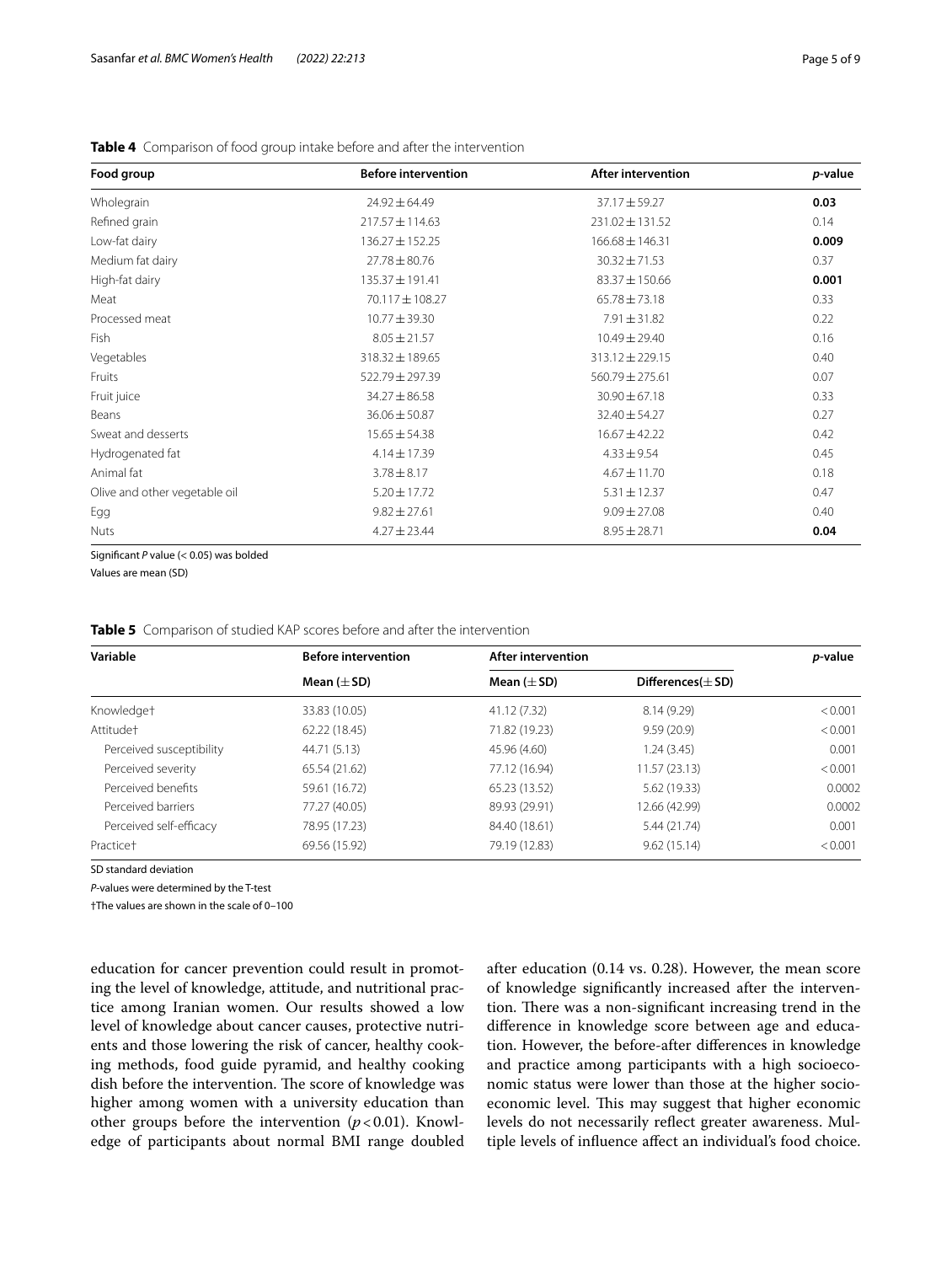### <span id="page-5-0"></span>**Table 6** The association of differences of KAP scores between age, educational and socioeconomic groups†

|                                   | Differences in knowledge score |                     | Differences in<br>attitude score | Differences in practice score |                      |                     |
|-----------------------------------|--------------------------------|---------------------|----------------------------------|-------------------------------|----------------------|---------------------|
|                                   | Overall                        | Q3                  | Overall                          | Overall                       | Q14                  | Q17                 |
| Age <sup>1</sup>                  | OR (CI)                        | OR (Cl)             | OR (CI)                          | OR (CI)                       | OR (CI)              | OR (Cl)             |
| $20 - 41$                         | Reference                      | Reference           | Reference                        | Reference                     | Reference            | Reference           |
| $42 - 50$                         | $0.87(0.42 - 1.80)$            | $0.97(0.46 - 2.01)$ | $0.97(0.46 - 2.04)$              | $1.13(0.55 - 2.31)$           | $0.79(0.38 - 1.63)$  | $0.96(0.41 - 2.23)$ |
| $51 - 69$                         | $1.29(0.60 - 2.77)$            | $1.59(0.74 - 3.39)$ | $0.94(0.44 - 1.99)$              | $0.84(0.41 - 1.74)$           | $1.40(0.65 - 3.03)$  | $1.06(0.42 - 2.65)$ |
| <sup>†</sup> P for trend          | 0.54                           | 0.25                | 0.87                             | 0.69                          | 0.46                 | 0.91                |
| Educational status <sup>2</sup>   |                                |                     |                                  |                               |                      |                     |
| Primary                           | Reference                      | Reference           | Reference                        | Reference                     | Reference            | Reference           |
| Diploma                           | $1.27(0.44 - 3.60)$            | $1.21(0.42 - 3.46)$ | $1.09(0.38 - 3.10)$              | $1.23(0.43 - 3.48)$           | $3.15(1.06 - 9.29)$  | $0.76(0.23 - 2.48)$ |
| University                        | $2.17(0.66 - 7.11)$            | $6.27(1.72 - 22.7)$ | $2.75(0.80 - 9.46)$              | $1.72(0.53 - 5.55)$           | $6.07(1.71 - 21.57)$ | $0.52(0.12 - 2.09)$ |
| <sup>†</sup> P for trend          | 0.13                           | 0.001               | 0.04                             | 0.29                          | 0.006                | 0.36                |
| Socioeconomic status <sup>2</sup> |                                |                     |                                  |                               |                      |                     |
| Low                               | Reference                      | Reference           | Reference                        | Reference                     | Reference            | Reference           |
| Medium                            | $0.89(0.41 - 1.89)$            | $0.71(0.33 - 1.52)$ | $0.96(0.45 - 2.06)$              | $1.17(0.56 - 2.44)$           | $0.69(0.32 - 1.49)$  | $1.19(0.48 - 2.90)$ |
| High                              | $0.60(0.28 - 1.28)$            | $0.39(0.18 - 0.83)$ | $0.99(0.46 - 2.11)$              | $0.92(0.44 - 1.90)$           | $0.57(0.26 - 1.22)$  | $1.84(0.77 - 4.42)$ |
| <sup>†</sup> P for trend          | 0.21                           | 0.01                | 0.98                             | 0.82                          | 0.15                 | 0.16                |

Signifcant *P* value (< 0.05) was bolded

<sup>1</sup> adjusted for socioeconomic

<sup>2</sup> adjusted for age

 $\in$  Q3  $=$  What is the normal range of BMI for adults?

 $\degree$  Q14 = Do you use food labels when choosing food?

⁕⁕⁕ Q17=Do you use high-fat dairy?

<sup>†</sup> Obtained from logistic regression. OR has been computed by considering subjects over medium scores as one and lower medium scores as zero

<span id="page-5-1"></span>**Table 7** Comparison of question 17 scores of practice before and after the intervention (question 17: which of the following do you do?)

|                                                                                    | <b>Before</b>   | After           | D*      |
|------------------------------------------------------------------------------------|-----------------|-----------------|---------|
| The overall score of practice question 17                                          | $0.24 + 0.21$   | $0.42 \pm 0.36$ | < 0.001 |
| I put my hands and feet for a few minutes against the sun to make vitamin D        | $0.26 \pm 0.44$ | $0.37 \pm 0.48$ | 0.003   |
| I check my iron and folic acid levels under the quidance of a nutrition consultant | $0.36 + 0.48$   | $0.64 + 0.47$   | 0.0000  |
| I will reduce the consumption of simple sugar like sweets                          | $0.74 + 0.43$   | $0.92 + 0.26$   | 0.0000  |
| I don't use soda even zero types                                                   | $0.53 \pm 0.50$ | $0.70 \pm 0.45$ | 0.0002  |
| I check my weight every week                                                       | $0.41 \pm 0.49$ | $0.53 + 0.50$   | 0.001   |
| I use low-fat dairy instead of high-fat dairy                                      | $0.70 \pm 0.45$ | $0.77 + 0.41$   | 0.04    |

\* Obtained from independent student's t-test

Biological and cultural infuences such as taste, sex, and age may have significant effects on food consumption  $[27, 28]$  $[27, 28]$  $[27, 28]$  $[27, 28]$ . This suggests that food consumption is not necessarily associated with the cost [[29\]](#page-8-3). on the other hand, families have to pay rent, clothes, and transport in addition to buying food. Therefore, only a tiny part of their income is allocated to food.

Ahn et al. [\[30\]](#page-8-4) showed that nutritional education positively impacted dietary habits and nutritional knowledge in older adults. A group of researchers in the USA conducted a program to teach children about cancer and cancer control behaviors and found it successful in promoting the knowledge about cancer risk factors, forming a positive attitude towards cancer risk factors, and increasing cancer control behaviors among students [\[31](#page-8-5)]. It should be kept in mind that nutrition literacy enables people to use written information related to health. Therefore, increasing nutrition knowledge has a protective efect against diseases. A systematic review illustrated that the majority of studies reported a signifcant association between nutrition knowledge and dietary intake [\[11](#page-7-9)].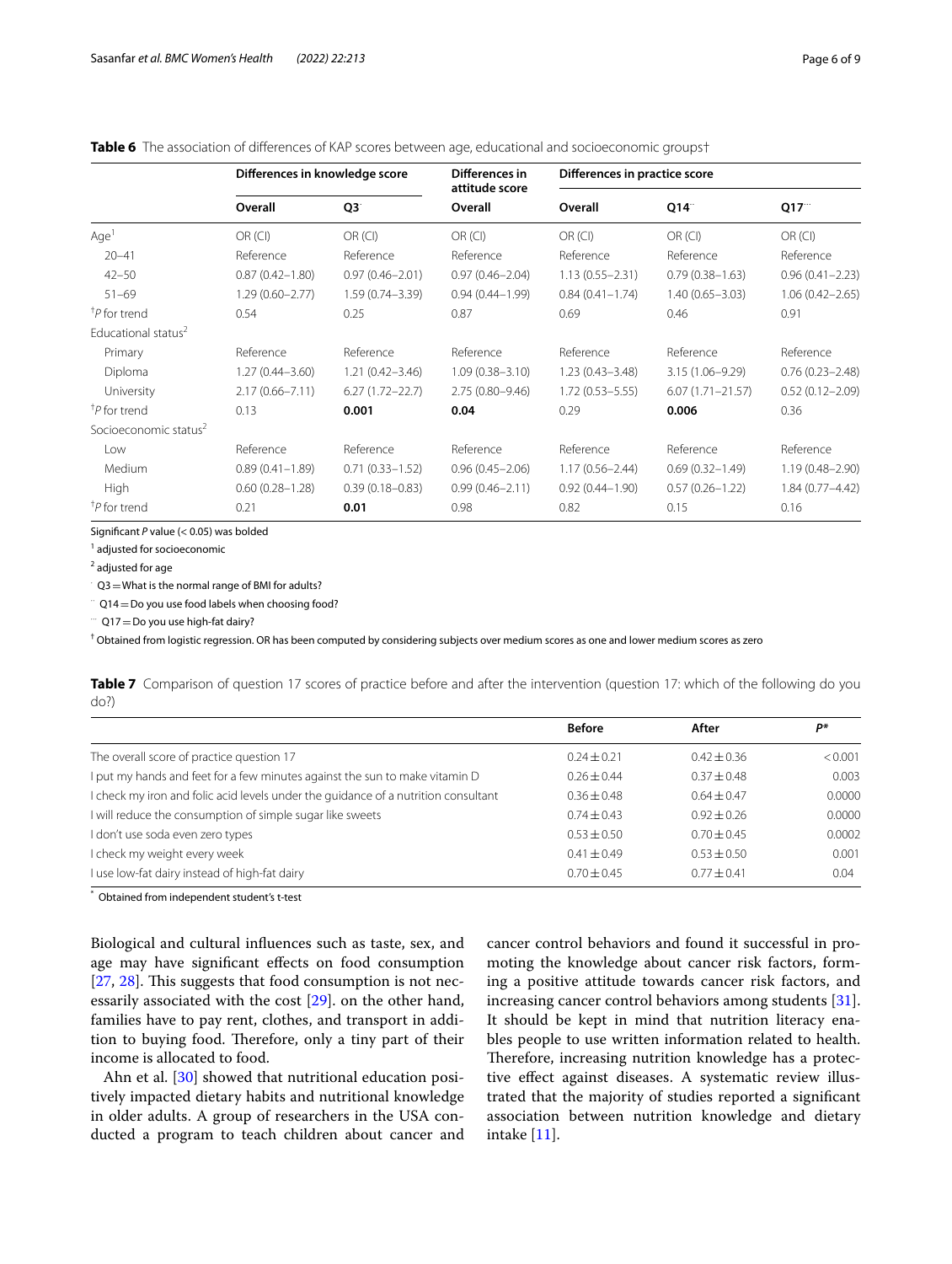We used the HBM to increase the impact of nutrition education. The HBM would seem to be used widely for communication research  $[32]$  $[32]$ , and has been suggested [[33\]](#page-8-7) and approved [[34](#page-8-8)] as a model for nutrition education. In our study, the score of the HBM constructs, including perceived susceptibility, perceived severity, perceived benefts, perceived barriers, and perceived selfefficacy increased following a nutrition education program. Additionally, in this study, the score of perceived barriers increased after the intervention. This implies that women recognized the barriers and would try to resolve them. Similarly, an interventional study on gastric cancer among 84 Iranian housewives showed that the intervention group based on the HBM model showed signifcantly higher scores after the education [[35](#page-8-9)]. Attitude scores showed a decreasing trend between age, educational, and socioeconomic status before the intervention. However, the diference in attitude scores had an increasing trend after the intervention unless the socioeconomic status. Meanwhile, an interventional study on 157 African American women on nutrition-related cancer prevention showed that attitudes improved after a nutrition education program [\[13](#page-7-11)].

This study illustrated that nutrition education program based on the HBM has a positive efect on food choices among women. We assessed this change through a questionnaire and three recalls and found that the score of nutritional practice increased after the intervention.

The question score on food labeling usage increased by 82%, and the question score of high-fat dairy usage increased by 33% after the education. Therefore, participants had a better food choice following nutrition education. An increase in whole grain, low-fat dairy, and nuts was also found after the intervention. These food groups compose of nutrients protecting against cancer [[36\]](#page-8-10). In addition, we found a decrease in carbohydrate, total protein, animal protein, vegetable fat, saturated fatty acid, monounsaturated fatty acid, Cobalamin, Iron, Selenium, and high-fat dairy. Studies illustrated that carbohydrate intake is positively associated with cancer via insulin and the related hormone, IGF-1 [[37](#page-8-11)[–39](#page-8-12)]. We found signifcant associations for the specifc question of knowledge on BMI and level of education  $(OR=6.44)$ and socioeconomic status ( $OR = 0.39$ ). Similarly, differences in knowledge, attitude and nutritional practice scores between socioeconomic groups showed a decreasing trend after the intervention. Jing Wu et al. [[40\]](#page-8-13) suggested that a higher intake of total red meat, fresh red meat, processed meat, and high-fat dairy may be risk factors for breast cancer. Regarding fatty acids, various studies have demonstrated that polyunsaturated fatty acids possess a therapeutic role against certain types of cancer  $[41]$  $[41]$ . In contrast, the intake of saturated fatty acids has been linked to cancer [\[42\]](#page-8-15). A study evaluated medical students' knowledge about the association between dietary factors and the risk of cancer and indicated that diet-disease knowledge was higher among those who had a higher dietary fber intake [\[43](#page-8-16)]. In our study, increasing in knowledge score was seen toward vegetables and fruits consumption, but it was not achieved in nutritional practice scores. The barriers to low fruit intake in participants were determined through the questionnaire. Limited budget was mentioned by 13.4% of participants as the main barrier to fruit consumption. Around 10% of the participating women believed that preparing fruits is time-consuming which could be a barrier to fruit intake, and 2.59% limited their fruit consumption due to digestive problems. A small part of our study sample (1.04%) cut fruit intake because they believe fruits are contaminated with toxins. In addition, participants reported a lack of vegetable consumption due to difficulty in preparation (18.75%), cost (2.07%), lack of irrigation with safe water (8.29%), or digestive problems (8.29%).

A study conducted in Northwest of Iran illustrated that the food habits of East-Azerbaijan people in the last two decades increase the risk of gastric cancer and suggested performing nutrition education for a healthy diet [[44\]](#page-8-17). In the Golestan cohort study, the incidence of esophageal cancer was associated with nutrient intake and dietary behaviors such as polycyclic aromatic hydrocarbons and drinking hot tea [\[45](#page-8-18)]. Other Iranian studies indicated that nutrition-related attitudes were positively correlated with the dietary practices of breast cancer prevention [\[46](#page-8-19)]. Since Iranian unique dietary habits are modifable by education and with regards to the burden of high health system costs of cancer imposed on patients and the government, the application of education programs would be cost-efective.

This study was limited to the intervention group. Our study was done before and one month after the intervention, which only showed the short-term efects of the intervention. The study population was limited to females. Women have a critical role in food choices and nutrition education of children in the family. Due to strong linkage between maternal education and children's health, we conducted this study among women. However, the results of this study cannot be generalized to men, and additional research among Iranian men is needed. Some confounding variables such as personality characteristics, mental health, and media might have afected the outcome, which was not assessed. According to the diferences in scores between diferent age groups, a diferent educational approach may have to be applied to each age group. The strengths of the current study include large sample size, recruiting participants from various areas of Tehran, and the use of visual education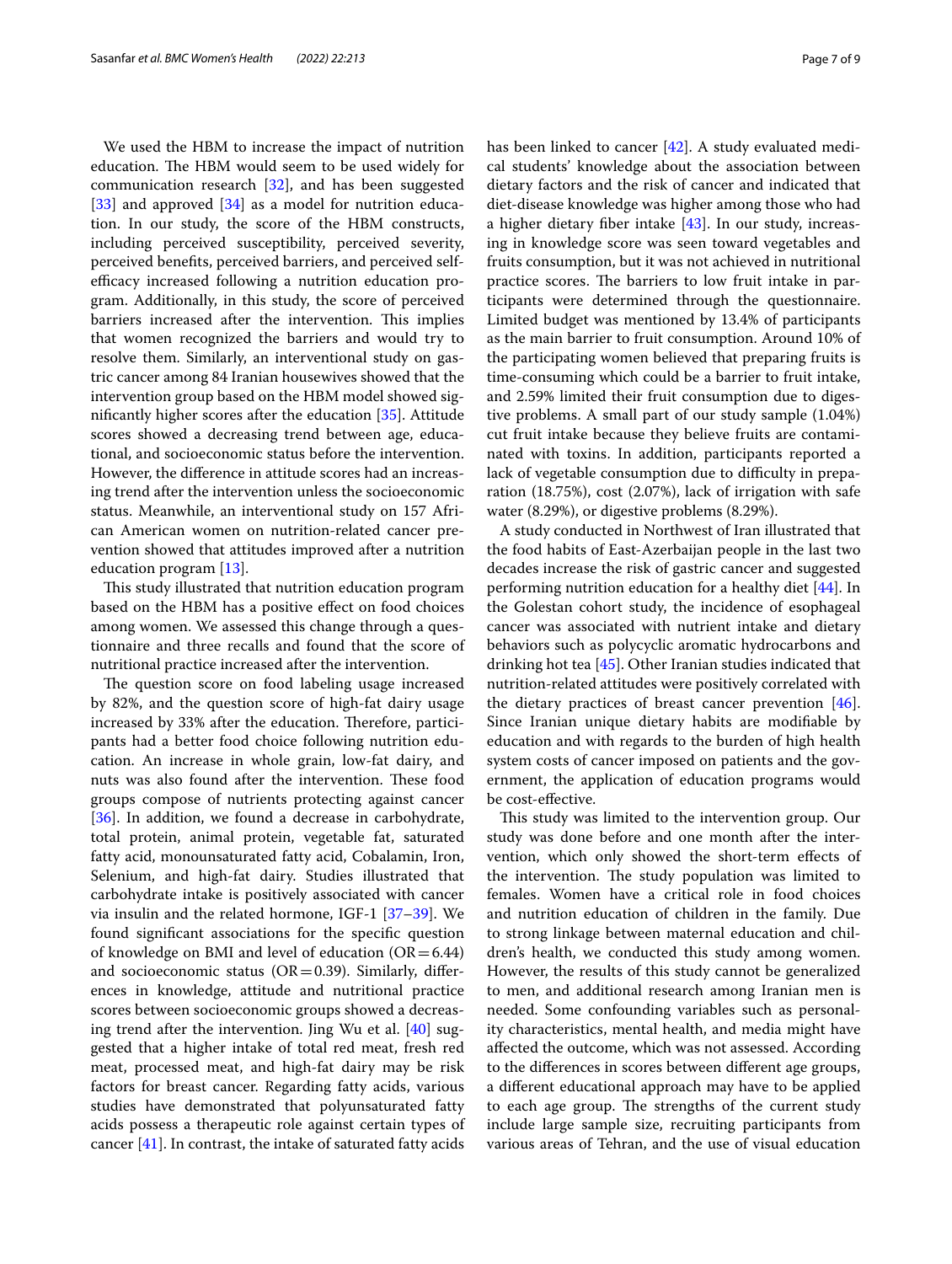materials. We also used a validated instrument to measure educational intervention and assessed food practice by collecting dietary recalls, which have not been done by many studies [[25](#page-7-22)].

In conclusion, this study showed that a nutrition education program based on the HBM had a positive impact on the knowledge and nutritional practice of Iranian women. Considering the cost-efectiveness of educational programs compared to treatment services, applying health education programs can highly promote public health.

#### **Acknowledgements**

We would like to express our special thanks to the participants and healthcare executives in public health centers, without whom the study would not have been possible.

#### **Author contributions**

BS, FT, and MZ participated in designing the study, analysis, and drafting the initial version. FT helped in data analysis. BS implemented comments and suggestions from the co-authors. SR, MG, and MS helped in applying of the study. KZ contributed to the conception, design, and data analysis. All authors reviewed the fnal version of the manuscript. KZ supervised the study.

#### **Funding**

This study was fnancially supported by Cancer Research Center of Tehran University of Medical Science (no. 94-01-51-28614).

#### **Availability data and materials**

Data is a available on reasonable request by corresponding author (Dr. Kazem Zendehdel).

#### **Declarations**

#### **Ethical approval and consent to participate**

This study was conducted according to the guidelines laid down in the Declaration of Helsinki, and all procedures involving human subjects/patients were approved by Tehran University of Medical Science (code: 28614). Written informed consent was obtained from all subjects/patients.

#### **Consent for publication**

Not applicable.

#### **Competing interests**

The authors declare no competing interests.

#### **Author details**

<sup>1</sup> Department of Nutrition, School of Public Health, Shahid Sadoughi University of Medical Sciences, Yazd, Iran. <sup>2</sup> Cancer Research Center, Cancer Institute of Iran, Tehran University of Medical Sciences, P.O.Box: 13145158, Tehran, Iran. <sup>3</sup> Department of Community Nutrition, School of Nutritional Sciences and Dietetics, Tehran University of Medical Sciences, Tehran, Iran. <sup>4</sup>Cancer Biology Research Center, Cancer Institute of Iran, Tehran University of Medical Sciences, Tehran, Iran. <sup>5</sup> Department of Community Nutrition Faculty of Nutrition Sciences and Food Technology, Shahid Beheshti University of Medical Sciences, Tehran, Iran. <sup>6</sup>Breast Diseases Research Center, Cancer Institute of Iran, Tehran University of Medical Sciences, Tehran, Iran. <sup>7</sup> Department of Exercise Physiology, Central Tehran Branch, Islamic Azad University, Tehran, Iran. <sup>8</sup> Department of Medical and Surgical Sciences, University of Bologna, Bologna, Italy.

Received: 2 November 2021 Accepted: 27 May 2022

#### **References**

- <span id="page-7-0"></span>1. Mayne ST, Playdon MC, Rock CL. Diet, nutrition, and cancer: past, present and future. Nat Rev Clin Oncol. 2016;13(8):504.
- <span id="page-7-2"></span>2. Golozar A, et al. Food preparation methods, drinking water source and esophageal squamous cell carcinoma in the high risk area of golestan. Northeast Iran. European J Cancer Prev Official J European Cancer Prev Organ (ECP). 2016;25(2):123.
- <span id="page-7-1"></span>3. Patel A, et al. Role of nutritional factors in pathogenesis of cancer. Food Quality Safe. 2018;2(1):27–36.
- <span id="page-7-3"></span>4. Zhang Y-B, et al. Combined lifestyle factors, incident cancer, and cancer mortality: a systematic review and meta-analysis of prospective cohort studies. Br J Cancer. 2020;122(7):1085–93.
- <span id="page-7-4"></span>5. Kohler LN, et al. Adherence to diet and physical activity cancer prevention guidelines and cancer outcomes: a systematic review. Cancer Epidemiol Prev Biomarkers. 2016;25(7):1018–28.
- <span id="page-7-5"></span>Rock CL et al. American cancer society guideline for diet and physical activity for cancer prevention. CA: Cancer J Clin. 2020;70(4):245–271.
- <span id="page-7-6"></span>7. Garcia-Larsen V, et al. Dietary patterns derived from principal component analysis (PCA) and risk of colorectal cancer: a systematic review and meta-analysis. European J Clin Nutr. 2018. [https://doi.org/10.1038/](https://doi.org/10.1038/s41430-018-0234-7) [s41430-018-0234-7.](https://doi.org/10.1038/s41430-018-0234-7)
- 8. Farvid MS, et al. Consumption of red and processed meat and breast cancer incidence: A systematic review and meta-analysis of prospective studies. Int J Cancer. 2018;143(11):2787–99.
- <span id="page-7-7"></span>9. McRae MP. The benefts of dietary fber intake on reducing the risk of cancer: an umbrella review of meta-analyses. J Chiropr Med. 2018;17(2):90–6.
- <span id="page-7-8"></span>10. Sasanfar B, et al. Adherence to plant-based dietary pattern and risk of breast cancer among Iranian women. Eur J Clin Nutr. 2021;75(11):1578–87.
- <span id="page-7-9"></span>11. Spronk I, et al. Relationship between nutrition knowledge and dietary intake. Br J Nutr. 2014;111(10):1713–26.
- <span id="page-7-10"></span>12. Hutchinson A, Wilson B, Wilson C. Cancer prevention through nutrition education in the workplace a review of the literature. Int J Cancer Prev. 2010;3(3):111–36.
- <span id="page-7-11"></span>13. Sullivan HW, Klassen AC. Nutrition-related cancer prevention attitudes in low-income women. Prev Med. 2007;45(2–3):139–45.
- <span id="page-7-12"></span>14. Hatami T, et al. Efect of multimedia education on nutritional behaviour for colorectal cancer prevention: an application of health belief model. Malaysian J Med Sci MJMS. 2018;25(6):110.
- <span id="page-7-13"></span>15. D'Elia L, et al. Habitual salt intake and risk of gastric cancer: a metaanalysis of prospective studies. Clin Nutr. 2012;31(4):489–98.
- <span id="page-7-14"></span>16. Park B, et al. Ecological study for refrigerator use, salt, vegetable, and fruit intakes, and gastric cancer. Cancer Causes Control. 2011;22(11):1497–502.
- <span id="page-7-15"></span>17. Khoramabadi M, et al. Efects of education based on health belief model on dietary behaviors of Iranian pregnant women. Global J Health Sci. 2016;8(2):230.
- <span id="page-7-16"></span>18. Gilmore GD. Needs and capacity assessment strategies for health education and health promotion-BOOK ALONE. Jones & Bartlett Publishers; 2011.
- <span id="page-7-17"></span>19. Martin LR, Haskard-Zolnierek KB, DiMatteo MR. Health behavior change and treatment adherence: evidence-based guidelines for improving healthcare. USA: Oxford University Press; 2010.
- 20. Rezapour B, Mostafavi F, Khalkhali H. "Theory Based Health Education: Application of Health Belief Model for Iranian Obese and Overweight Students about Physical Activity" in Urmia Iran. Int J Prev Med. 2016. [https://](https://doi.org/10.4103/2008-7802.191879) [doi.org/10.4103/2008-7802.191879](https://doi.org/10.4103/2008-7802.191879).
- <span id="page-7-18"></span>21. Solhi M, et al. The application of the health belief model in oral health education. Iran J Public Health. 2010;39(4):114.
- <span id="page-7-19"></span>22. Ghaderi N, et al. Effect of education based on the Health Belief Model (HBM) on anemia preventive behaviors among iranian girl students. Int J Pediatr. 2017;5(6):5043–52.
- <span id="page-7-20"></span>23. Tavakoli HR, et al. Efficacy of HBM-based dietary education intervention on knowledge, attitude, and behavior in medical students. Iranian Red Crescent Med J. 2016. [https://doi.org/10.5812/ircmj.23584\).](https://doi.org/10.5812/ircmj.23584))
- <span id="page-7-21"></span>24. Tanner-Smith EE, Brown TN. Evaluating the health belief model: a critical review of studies predicting mammographic and pap screening. Soc Theory Health. 2010;8(1):95–125.
- <span id="page-7-22"></span>25. Sasanfar B, et al. Development and validation of a knowledge, attitude, and practice questionnaire on nutrition-related cancer prevention for